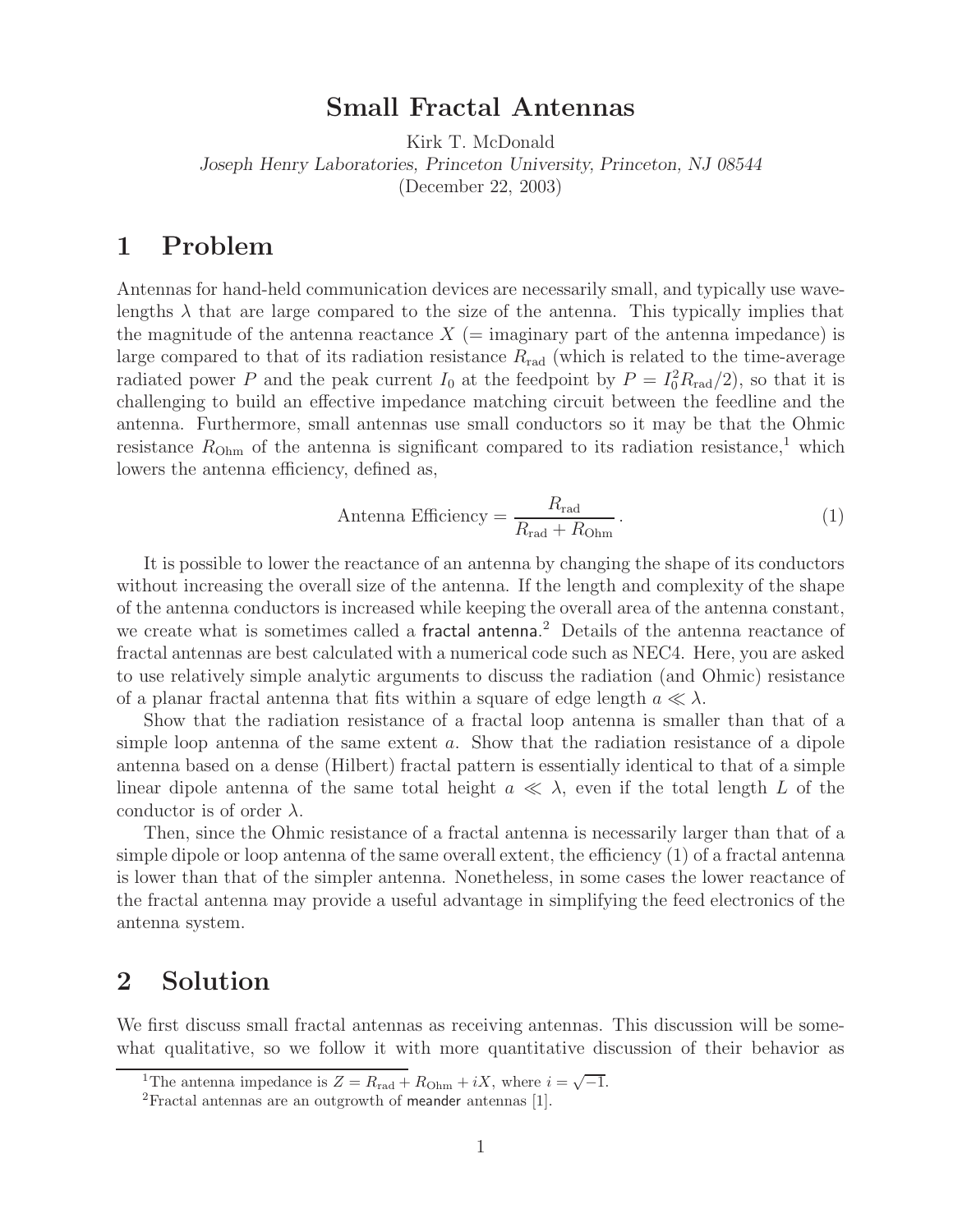broadcast antennas. The antenna reciprocity theorem<sup>3</sup> guarantees that a good broadcast antenna is also a good receiving antenna.

### **2.1 Remarks about Receiving Antennas**

A receiving antenna can be considered as a 2-terminal device whose purpose is to produce a voltage (that can be amplified externally, and demodulated to produce an audio signal, *etc.*) in response to an electromagnetic wave. If the conductor of an antenna fits within a square of edge a that is small compared to the wavelength  $\lambda$  of the electromagnetic wave that is to be detected, then the electric and magnetic fields **E** and **B** have negligible spatial variation over the antenna at any moment in time.

If the receiving antenna is a dipole, then it responds primarily to the electric field of the wave. Clearly, the largest voltage drop across the antenna, is just the field strength  $E$  times the largest spatial dimension of the antenna. That is,

$$
V_{\text{max}} = \sqrt{2}aE \qquad \text{(small dipole antenna)}, \tag{2}
$$

independent of the detailed arrangement of the conductor within the square of edge  $a<sup>4</sup>$  We immediately infer that a small fractal dipole antenna cannot be superior to an ordinary small dipole antenna if their overall spatial extents are the same.

In practice, the signal from a small dipole antenna is more like  $1/2$  of the maximal voltage (2). This is because a signal in a dipole antenna is based on the induced electric dipole moment  $p = qd$ , which depends on the distance d between the centers of each arm of the antenna, which is typically half the distance between the tips.

A loop antenna responds primarily to the magnetic field of the broadcast wave, via Faraday's law. That is, the 2-terminal signal voltage is proportional to time rate of change of the magnetic flux through the antenna, which is proportional to the area of the antenna,

$$
V \propto \frac{d\Phi}{dt} \propto \omega B \text{Area} \quad \text{(small loop antenna)},\tag{3}
$$

where  $\omega = 2\pi f$  is the angular frequency of the (carrier) wave.<sup>5</sup> Thus, if a loop antenna fits within a square of edge  $a$ , the signal will be strongest if the shape is simply a square of edge a. A fractal shape for the conductor reduces the area of the antenna (provided it still fits within a square of edge  $a$ ), and hence reduces its effectiveness as a small loop antenna.

The power extracted from the incident wave by an antenna depends on the effective impedance Z of the combination of the antenna plus receiving circuit, according to  $P =$  $Re(V^2/2Z)$ . If the total impedance of a small antenna + receiving circuit can be made small, the small antenna can extract just as much power from the incident wave as the large antenna. Hence, understand of antenna reactance is important for receiving as well as broadcast antennas. This note, however, limits its further discussion to the real part of the antenna impedance.

 ${}^{3}$ See, for example, [2, 3].

<sup>4</sup>The maximal signal voltage can be achieved only with proper alignment of the antenna with respect to the electric field of the wave; *i.e.*, the arms of the dipole should be parallel to the electric field vector **E**.<br><sup>5</sup>The maximal signal voltage in a loop antenna is achieved when the axis of the loop is parallel to the

magnetic field **B** of the wave.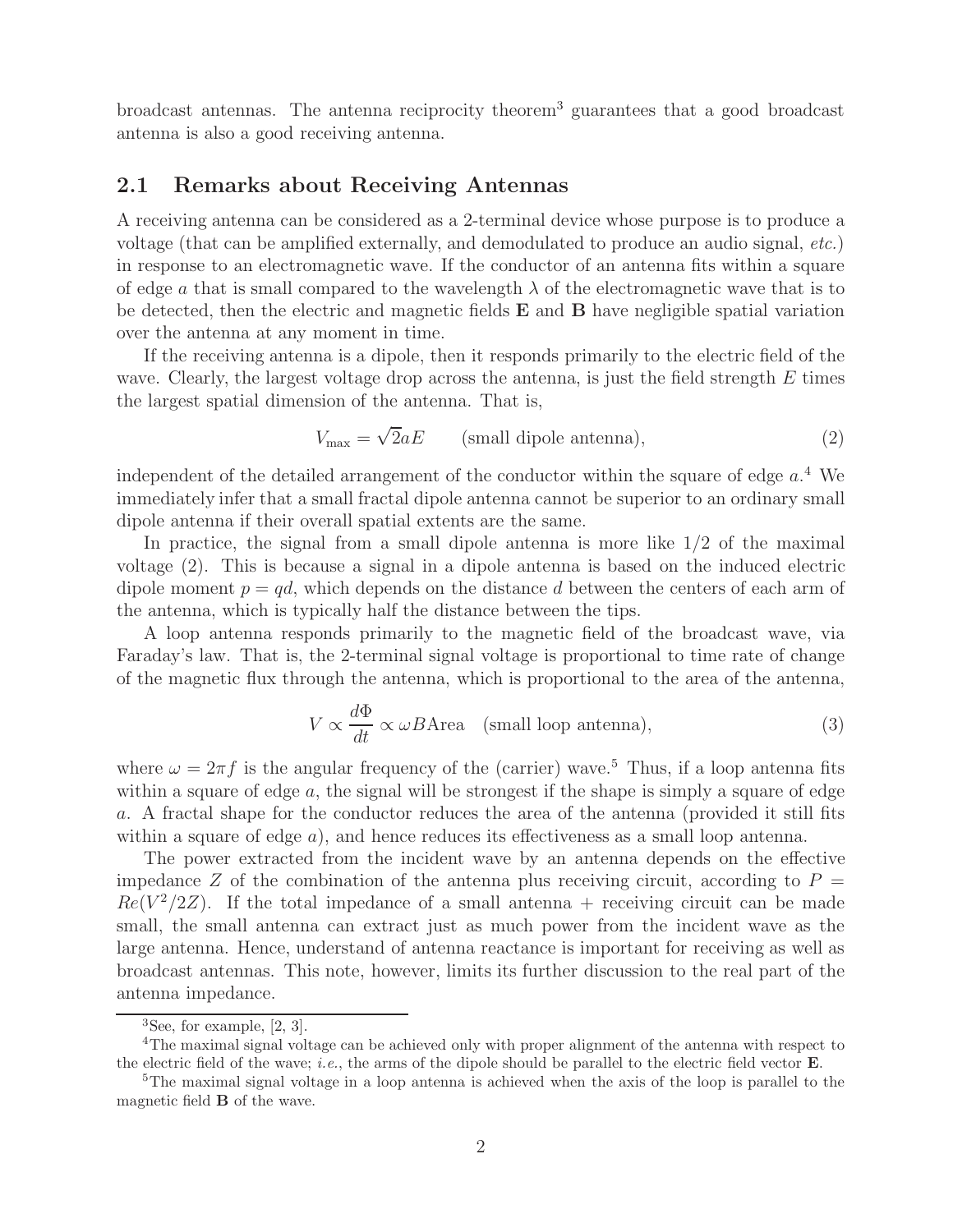We now turn to a discussion of small antennas as broadcast devices.

#### **2.2 Radiation Resistance of Small Linear and Loop Antennas**

A simple measure of the performance of a broadcast antenna is its radiation resistance  $R_{\text{rad}}$ , which relates the (time-averaged) radiation power  $P$  to the peak current  $I_0$  that drives the antenna, according to,

$$
P = \frac{1}{2}I_0^2 R_{\text{rad}}.\tag{4}
$$

A higher radiation resistance is better, in that more power is radiated compared to the power  $I_0^2 R_{\text{Ohm}}/2$  lost to heating the antenna due to the ordinary resistance  $R_{\text{Ohm}}$  of its conductor.

#### **2.2.1 Small Center-Fed Linear Dipole Antenna**

Recall that the radiation resistance of a center-fed, linear dipole antenna of length  $a \ll \lambda$  is,

$$
R_{\rm rad} = \left(\frac{a}{\lambda}\right)^2 197 \ \Omega, \qquad \text{(center-field linear dipole)}, \tag{5}
$$

assuming that the current drops linear between the center of the antenna (the feed point) and the tips (where the current must be zero)[4]. The radiation resistance of a small linear dipole antenna of length a falls off as  $(a/\lambda)^2$ .

#### **2.2.2 Small Loop Antenna**

Likewise, the radiation resistance of a small loop antenna of area  $A$  is [5],

$$
R_{\rm rad} = \left(\frac{A}{\lambda^2}\right)^2 31,170 \ \Omega,\qquad \text{(loop)},\tag{6}
$$

independent of the shape of the loop provided its longest diameter (or diagonal) is small compared to  $\lambda$ . The radiation resistance of a small, square, loop antenna of edge a falls off as  $(a/\lambda)^4$ . For  $a \leq \lambda/12$ , a loop antenna has lower radiation resistance than that of a linear dipole antenna.

## **2.3 Small Fractal Antennas**

Turning now to the question of the merits of a fractal antenna whose largest dimension a is still small compared to the wavelength  $\lambda$ , we note that this condition implies that phase differences are negligible between the radiation from different parts of the antenna. In this case, it suffices to analyze the radiation in the dipole approximation. That is, all details of the radiation pattern follow from knowledge of the electric and magnetic dipole moments of the charge and current distributions in the antenna.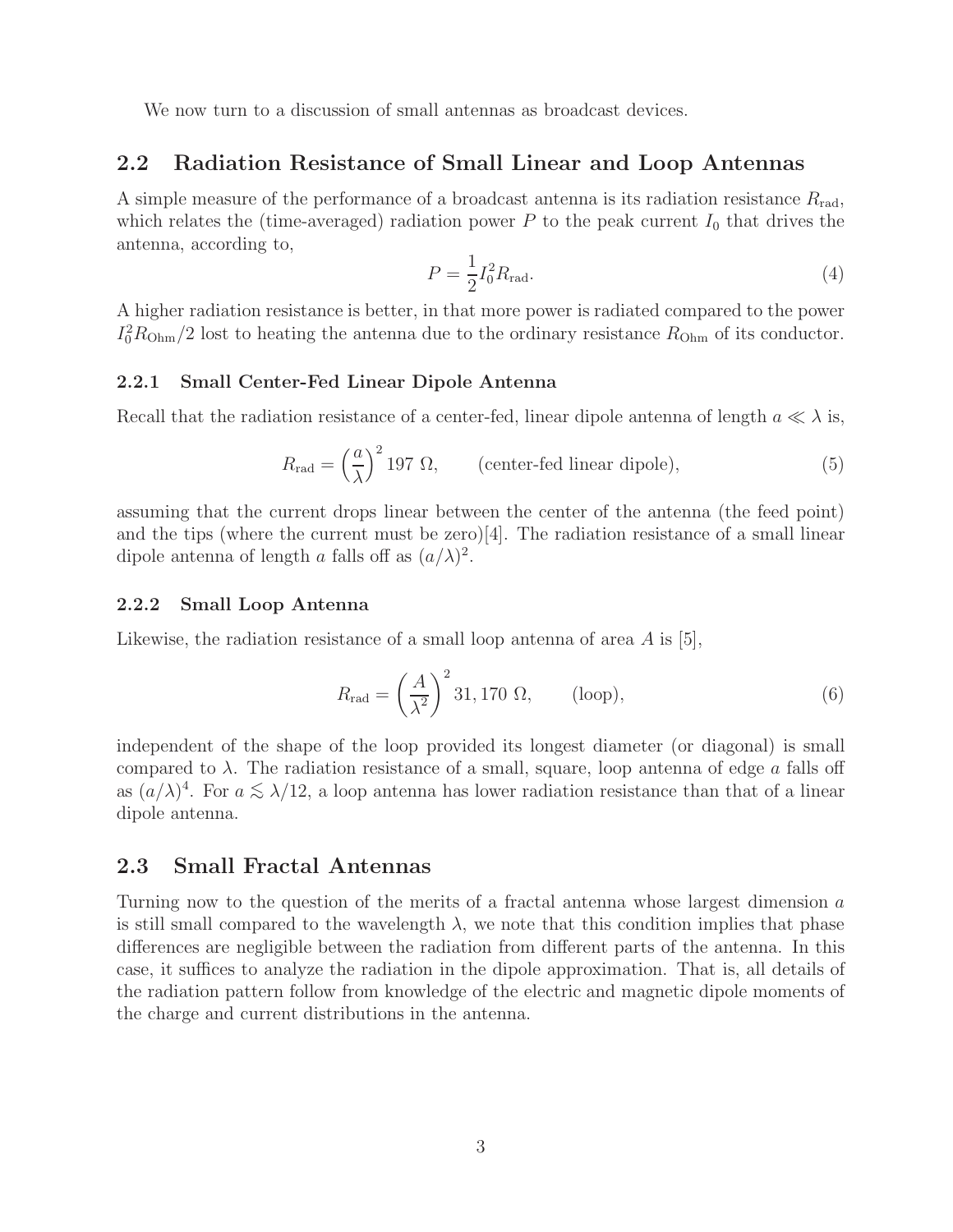## **2.3.1 Small Fractal Antennas with Conductor Length**  $\ll \lambda$

If the total length of the conductor in the antenna is also small compared to  $\lambda$ , an additional simplification holds. For a loop antenna, the (instantaneous) current  $I$  is uniform throughout the antenna, so the magnetic moment is simply  $IA$ , and eq. (6) still holds for the radiation resistance of the loop antenna.

The area of a fractal loop antenna is less than that of the geometric figure on which the fractal loop is based, as shown in Fig. 1. Therefore, the radiation resistance of a fractal loop antenna is lower than that of the corresponding simple loop antenna.



Figure 1: Two examples of the pattern of the conductor in fractal loop antennas.

In a center-fed dipole antenna whose conductor has total length L that is small compared to  $\lambda$ , the current distribution falls off linearly with distance l along the conductor from the central feed points to the tips (at  $l = \pm L/2$ ) of the antenna. That is,

$$
I(l,t) = I_0 \left( 1 - \frac{2|l|}{L} \right) e^{-i\omega t},\tag{7}
$$

taking distance l (which is measured along the conductor, from the central feed point) to be positive on one arm of the antenna and negative along the other.

The equation of continuity for charges and currents (charge conservation) can be written in general as  $\nabla \cdot \mathbf{J} = -\partial \rho/\partial t$ , where **J** is the current density and  $\rho$  is the charge density. For the case of a dipole antenna made from a pair of wires, the equation of continuity becomes,<sup>6</sup>

$$
\rho(l,t) = \frac{i}{\omega} \frac{\partial \rho}{\partial t} = -\frac{i}{\omega} \frac{\partial I}{\partial l} = \pm \frac{2iI_0}{\omega L} e^{-i\omega t}.
$$
\n(8)

The instantaneous current distribution is uniform in each arm of the antenna, but with opposite signs in the two arms. The total charge  $Q_{\pm}$  on each of the arms is,

$$
Q_{\pm}(t) = \pm \frac{iI_0}{\omega} e^{-i\omega t},\tag{9}
$$

 ${}^{6}$ Equation (8) holds only if the radius of curvature of the "kinks" in the fractal pattern is larger than the diameter of the conductor. This condition will always be met in any practical application of the fractal antenna concept.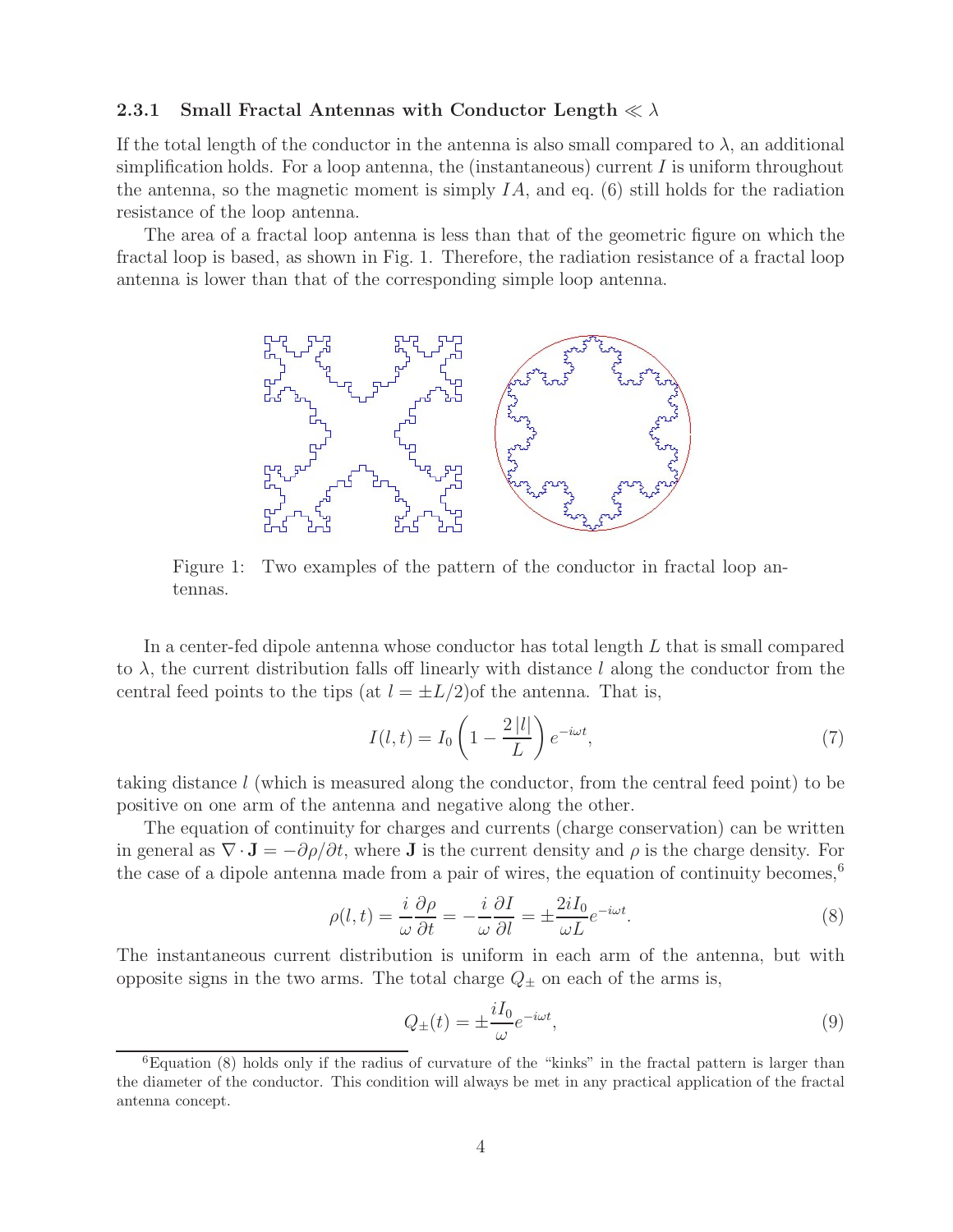

Figure 2: The pattern of one arm of a Hilbert fractal dipole antenna. From [6]. For the calculations in the text, the origin is taken at the feed point, the  $x$  axis is horizontal and the  $y$  axis is vertical. The patterns of fractal dipole antennas are obtained by reflecting the patterns in the figure about the  $x$  axis.



Figure 3: The pattern of one arm of a Koch fractal dipole antenna. From [7].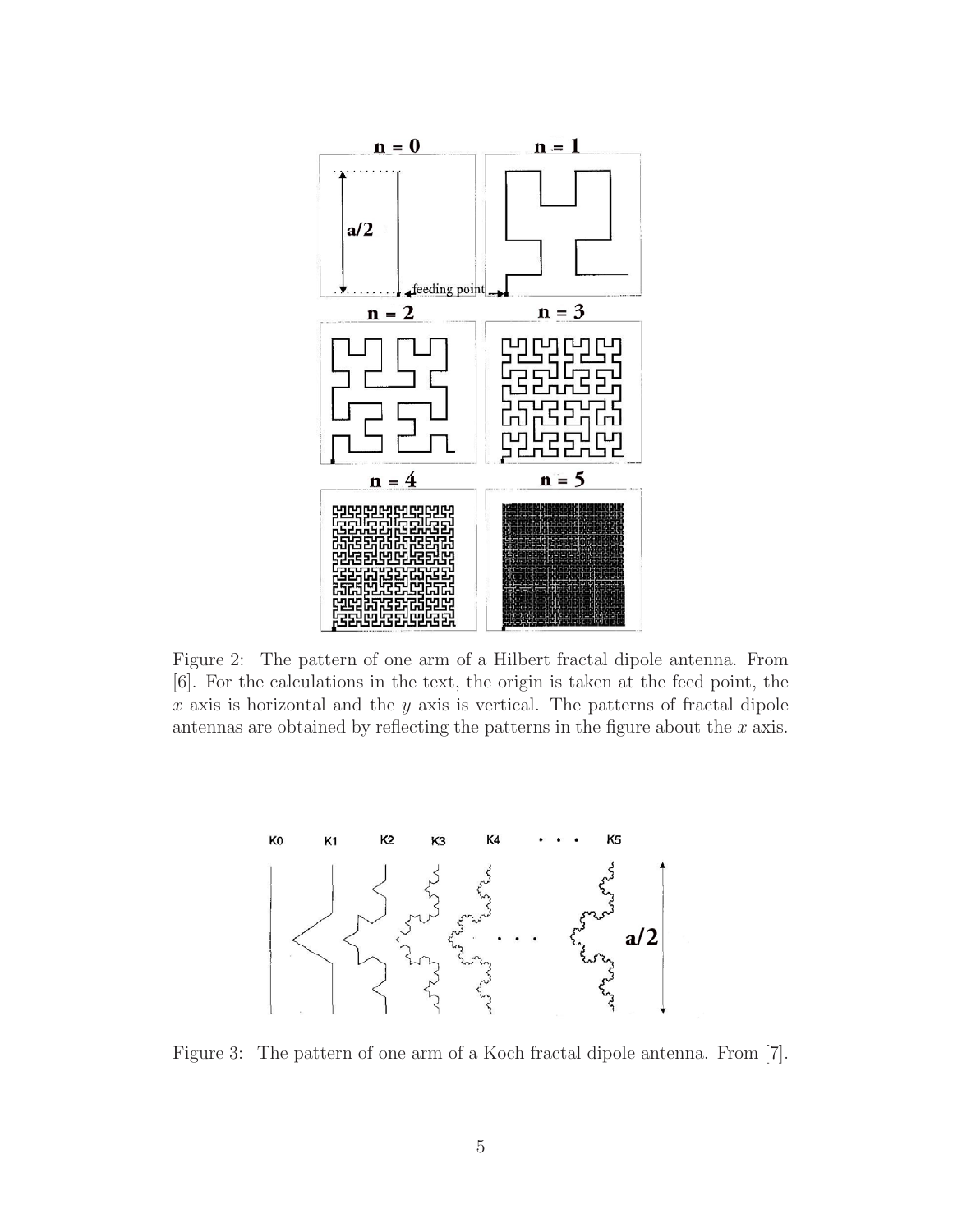which is independent of the length L of the conductor.

We take the plane of the fractal dipole antenna to be the  $x-y$  plane, with the feed point at the origin. The pattern of the conductor is symmetric about the  $x$  axis. Hence, the antisymmetry of the charge distribution  $(8)$  implies that the x component of the electric dipole moment vanishes. For a fractal dipole antenna pattern such as the Hilbert pattern shown in Fig. 2, for which the conductor is in effect uniformly distributed along the  $y$  axis and whose total extent along the y axis is a, the y component of the electric dipole moment is,

$$
p_y(t) = \sum_i Q_i y_i = Q_+ \left(\frac{a}{4}\right) + Q_- \left(-\frac{a}{4}\right) = \frac{iI_0 a}{2\omega} e^{-i\omega t},\tag{10}
$$

which is identical to the result for a short linear dipole antenna of length  $a \ll \lambda$  [4]. The time-averaged radiated power  $P$  is therefore (in Gaussian units),

$$
P = \frac{|\ddot{p}_y|^2}{3c^3} = \frac{I_0^2 a^2 \omega^2}{12c \ c^2} = \frac{I_0^2}{2} \frac{2\pi^2 a^2}{3c \ \lambda^2} \equiv \frac{I_0^2}{2} R_{\text{rad}}.
$$
 (11)

Noting that  $1/c = 30 \Omega$ , the radiation resistance of a small fractal dipole antenna of total length  $L \ll \lambda$  is,

$$
R_{\rm rad} = \left(\frac{a}{\lambda}\right)^2 197 \ \Omega, \qquad \text{(fractal center-field dipole, } L \ll \lambda), \tag{12}
$$

which is identical to that of a small linear dipole antenna, as given by eq. (5).

For a dipole antenna based on the Koch fractal, shown in Fig. 3), we see that the distribution of segments is not uniform along the  $y$  axis. However, the fractal pattern in each arm is symmetric about the midheight of each arm, so the dipole moment of each arm is still the total charge on the arm times the height of the midpoint of the arm, as in eq. (10). Hence, the result (12) holds for the radiation resistance of a Koch dipole antenna as well.

In sum, we have found that the radiation resistance, and hence also the antenna efficiency (1), of small fractal dipole and loop antennas is not better than that of simple dipole and loop antennas of the same overall extent, provided the total length L of the conductor is also small compared to the wavelength  $\lambda$ .

#### **2.3.2 Small Fractal Dipole Antennas with Conductor Length** ≈ λ

Since the area of a fractal loop antenna of extent  $a$  is little changed from the area of a simple loop of extent  $a$ , the radiation resistance of the fractal loop antenna is little different (although always smaller) than that of the simple loop antenna, even when the conductor length L of the fractal antenna becomes large compared to a. Hence, we do not pursue this case further.

To analyze a fractal dipole antenna whose conductor has total length  $L \lesssim \lambda$ , we need a model of the current distribution  $I(l, t)$ . The current distribution will be symmetric about  $l = 0$ , and will vanish at the tips of the antenna:  $I(\pm L/2, t) = 0$ . Noting these constraints, we can make a Fourier analysis of the current distribution based on the functions  $\sin[nkL/2(1-2|l|/L)], n = 1, 2, 3,...,$  where  $k = \omega/c = 2\pi/\lambda$ . Thus,

$$
I(l,t) = I_0 \frac{\sum_n A_n \sin\left[\frac{n\kappa L}{2}\left(1 - \frac{2|l|}{L}\right)\right]}{\sum_n A_n \sin\left(\frac{n\kappa L}{2}\right)} e^{-i\omega t},\tag{13}
$$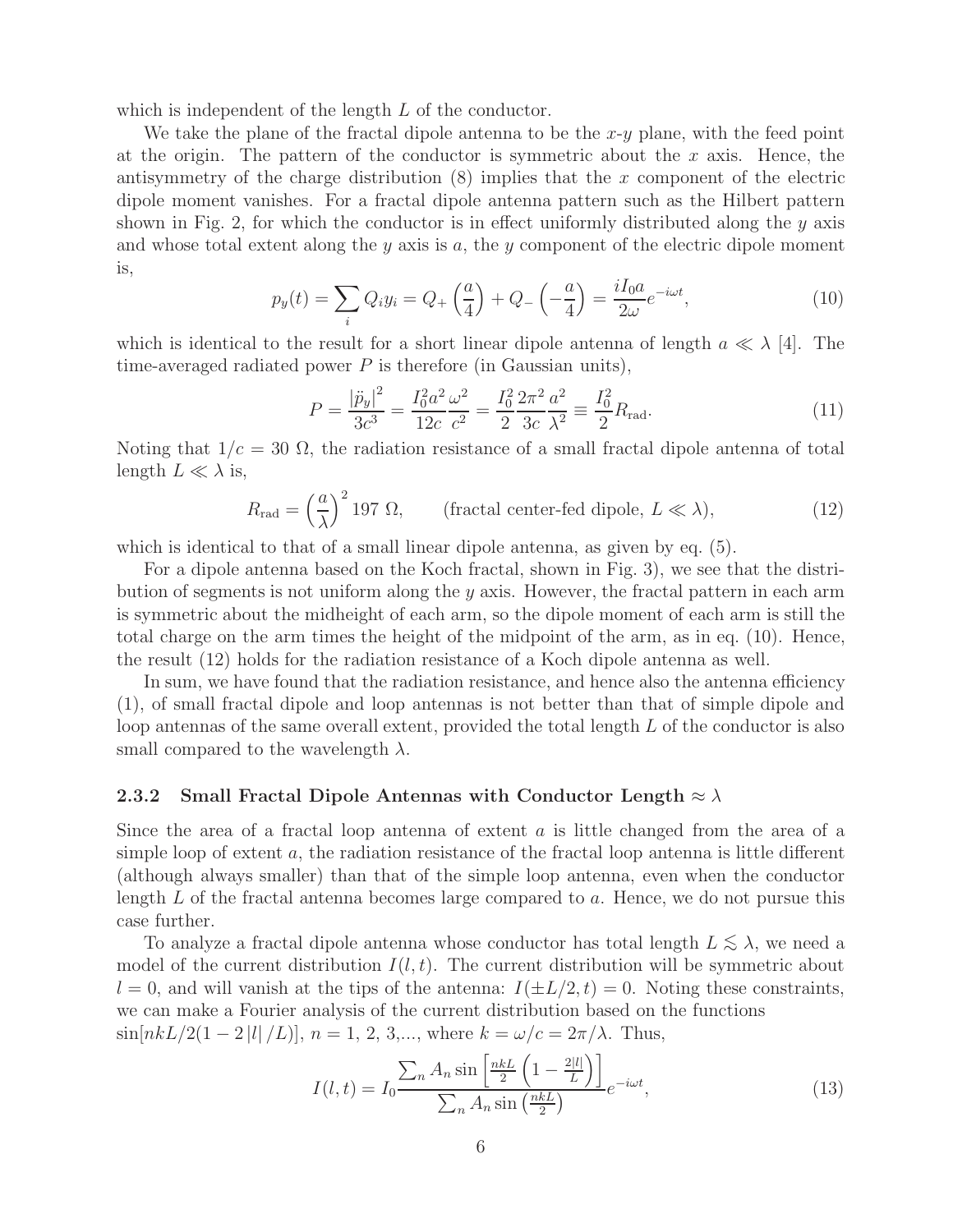where  $I_0$  is the current at the feed point if  $L \leq \lambda/2$ . (For  $L > \lambda/2$  the peak current does not occur at the feed point.) The case  $kL = \pi (L = \lambda/2)$  could be called a fractal half-wave antenna. If the fractal segments of the antenna have length  $L/n$ , Fourier coefficients with  $n \lesssim N$  may be important. When modeling a linear dipole antenna, the usual approximation [4] is to take  $A_1 = 1$  and set all other Fourier coefficients to zero.

We do not have a simple method to evaluate the Fourier coefficients  $A_n$ , but it turns out that we will not need to know these coefficients if the antenna has a dense fractal pattern!

Because the extent a of the fractal antenna is still small compared to  $\lambda$ , we can continue to calculate in the dipole approximation. For this we need the charge distribution corresponding to eq. (13), which we obtain following the logic of eq. (8),

$$
\rho(l,t) = -\frac{i}{\omega} \frac{\partial I}{\partial l} = \pm \frac{iI_0}{c} \frac{\sum_n nA_n \cos\left[\frac{n\kappa L}{2}\left(1 - \frac{2|l|}{L}\right)\right]}{\sum_n A_n \sin\left(\frac{n\kappa L}{2}\right)} e^{-i\omega t}.
$$
(14)

We need the electric dipole moment of this charge distribution. Again  $p_x = 0$ , while,

$$
p_y(t) = \frac{iI_0}{c\sum_n A_n \sin\left(\frac{nkL}{2}\right)} e^{-i\omega t} \int_{-a/2}^{a/2} \pm y \, dy \sum_n nA_n \cos\left[\frac{nkL}{2}\left(1 - \frac{2|l(y)|}{L}\right)\right]
$$

$$
= \frac{2iI_0}{c\sum_n A_n \sin\left(\frac{nkL}{2}\right)} e^{-i\omega t} \int_0^{a/2} y \, dy \sum_n nA_n \cos\left(\frac{nkL}{2} - nkl(y)\right). \tag{15}
$$

For a high-order Hilbert fractal pattern, the function  $l(y)$  for  $y > 0$  takes on essentially all values between 0 and  $L/2$  with equal probability. Hence, we can approximate  $\cos(nkL/2$ *nkl*) by its average on the interval  $[0, L/2]$ , *i.e.*, by,

$$
\frac{2}{L} \int_0^{L/2} dl \cos(nkL/2 - nkl) = \frac{\sin(nkL/2)}{nkL/2}.
$$
\n(16)

We must also note that the function  $l(y)$  is multiple valued in the case of a Hilbert fractal pattern; at each height y, there are  $L/a$  segments of the fractal. Hence, in eq. (15) we replace  $\cos(nkL/2 - nkl)$  by  $L/a$  times the average value (16), *i.e.*, by  $\sin(nkL/2)/(nka/2)$ . The Fourier series in the numerator and denominator of eq. (15) are now identical, so we obtain,

$$
p_y(t) \approx \frac{iI_0 a}{2\omega} e^{-i\omega t}
$$
 (Hilbert fractal dipole,  $L \approx \lambda$ ). (17)

This is a remarkable result. Use of a dense (Hilbert) fractal pattern of total length  $L \approx \lambda$ for the dipole antenna leads to a radiation resistance that is essentially identical to that of a simple linear dipole antenna of the same total height  $a$ , assuming that the antenna is small  $(a \ll \lambda).$ 

This conclusion is based on the assumption of a Hilbert fractal pattern (Fig. 2), which permitted the approximation (16). In the case of a Koch fractal pattern (Fig. 3), this approximation does not hold, so perhaps slight improvements over simple linear dipoles are possible here when  $L \approx \lambda$ . Further, one may choose to use a low-order fractal pattern, rather than a high-order one (which is hard to construct). There may be slight advantages in appropriately chosen low-order fractal dipoles over a simple linear dipole antenna [8].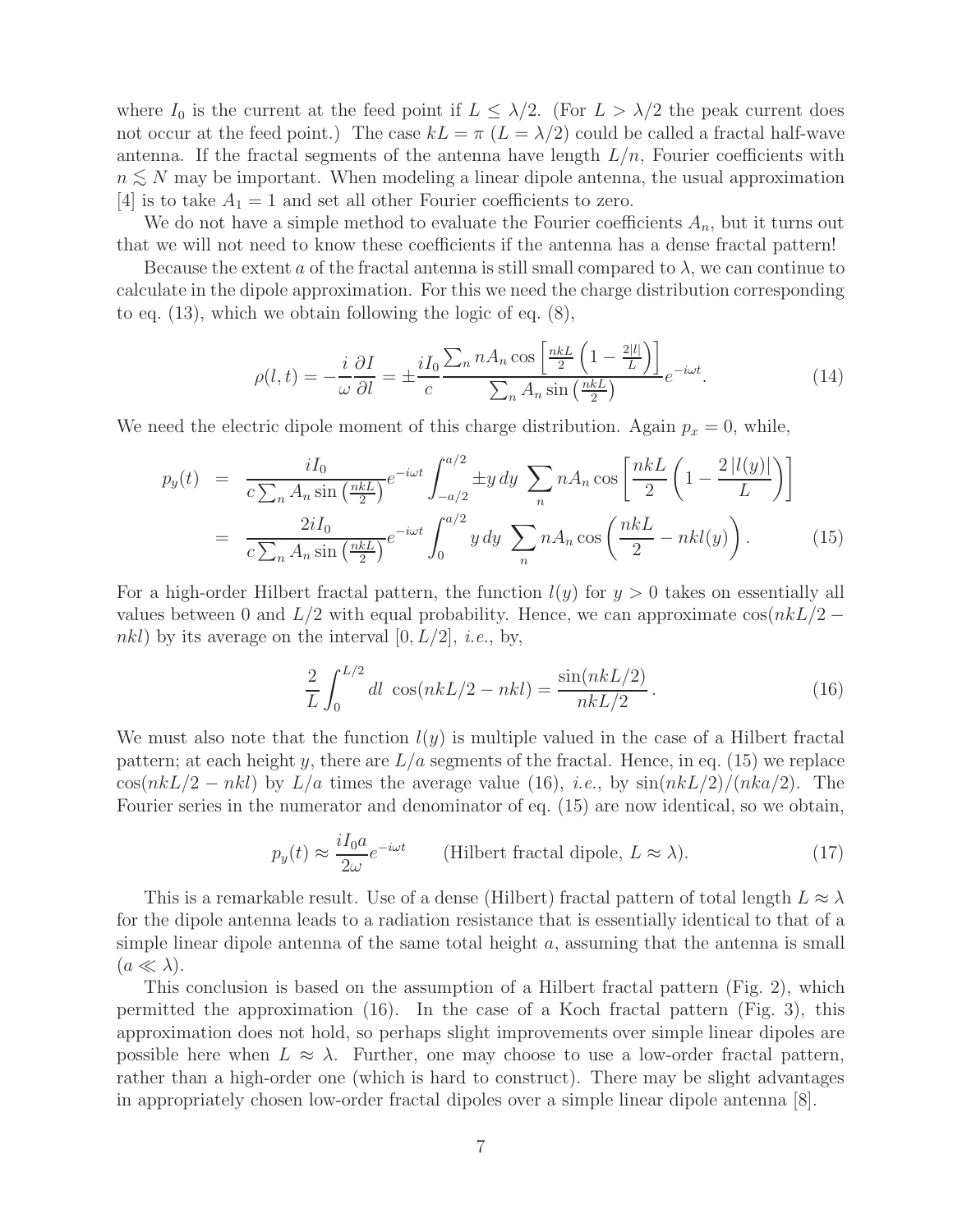### **2.4 Antenna Reactance**

The preceding discussion has emphasized only the radiation resistance (which is the real part of the antenna impedance if we ignore the Ohmic resistance  $R_{\text{Ohm}}$ ). In general, antennas present a nonzero reactance (*i.e.*, imaginary part of the antenna impedance) to their power source. If the magnitude of the reactance is large compared to the radiation resistance, as is typically the case for small antennas, the rf power supply voltage must be larger than would be the case were the reactance equal to zero.

In practice, there is a preference for antennas whose reactance is small compared to their radiation resistance. The ideal case of zero reactance has come to be called "resonance". The lowest resonant frequency for a center-fed dipole antenna of length L occurs when the wavelength is roughly  $L/2$ . At lower frequencies, the reactance of the dipole antenna is capacitive. Hence, it is favorable to add an inductive reactance in series with a short dipole antenna to bring the total reactance close to zero.

Rather than using an external inductor, it is possible to modify the shape of the antenna so as to increase its inductive reactance, and correspondingly lower the (lowest) resonant frequency of the antenna.

A possible interest in fractal antennas is that they tend to have lower total reactance than a dipole antenna of the same overall size, and hence their resonant frequencies are lower. For example, a 3rd-order Hilbert fractal antenna can have resonant frequencies only 1/6 those of a dipole antenna of the same size [6]. This reduction in antenna reactance is achieved by the used of much longer conductors in the antenna, so the ordinary resistance of a fractal antenna can become significant if small diameter wires are used, thereby reducing the efficiency of the antenna.

Whether fractal antennas offer practical advantage over classic methods of controlling the antenna reactance (see, for example, secs. 21-2 and 21-5 of [2]) is a matter for detailed study, either in the laboratory or on a computer with a numerical electromagnetic code (NEC).

# **A Appendix: Designer Near Fields for "Small" Antennas**

For "small" antennas, whose size is much less than a wavelength, the far-field radiation pattern can only be that of a Hertzian dipole [9, 10]. More complex far-field radiation patterns arise only if the size of the antenna is comparable to (or larger than) a wavelength, such that effects of retardation between different components of the antenna become important.

Here, we restrict our attention to "small" antennas, and consider what amount of variation of near fields is possible, consistent with the same far field radiation pattern.

We shall distinguish two subregions of the near field. If the antenna has characteristic length a, and radiates waves of length  $\lambda \gg a$ , the radiation fields become larger than the quasistatic fields only for distances  $\gtrsim \lambda$  from the antenna. The "near zone" is the region in which the radiation fields are not yet prominent, and so is the region within distance  $\lambda$  of the antenna.

Close to the conductors of the antenna, the details of the fields are very dependent on the geometry of the conductors. However, at distances  $\geq 2a$  from the antenna the fields take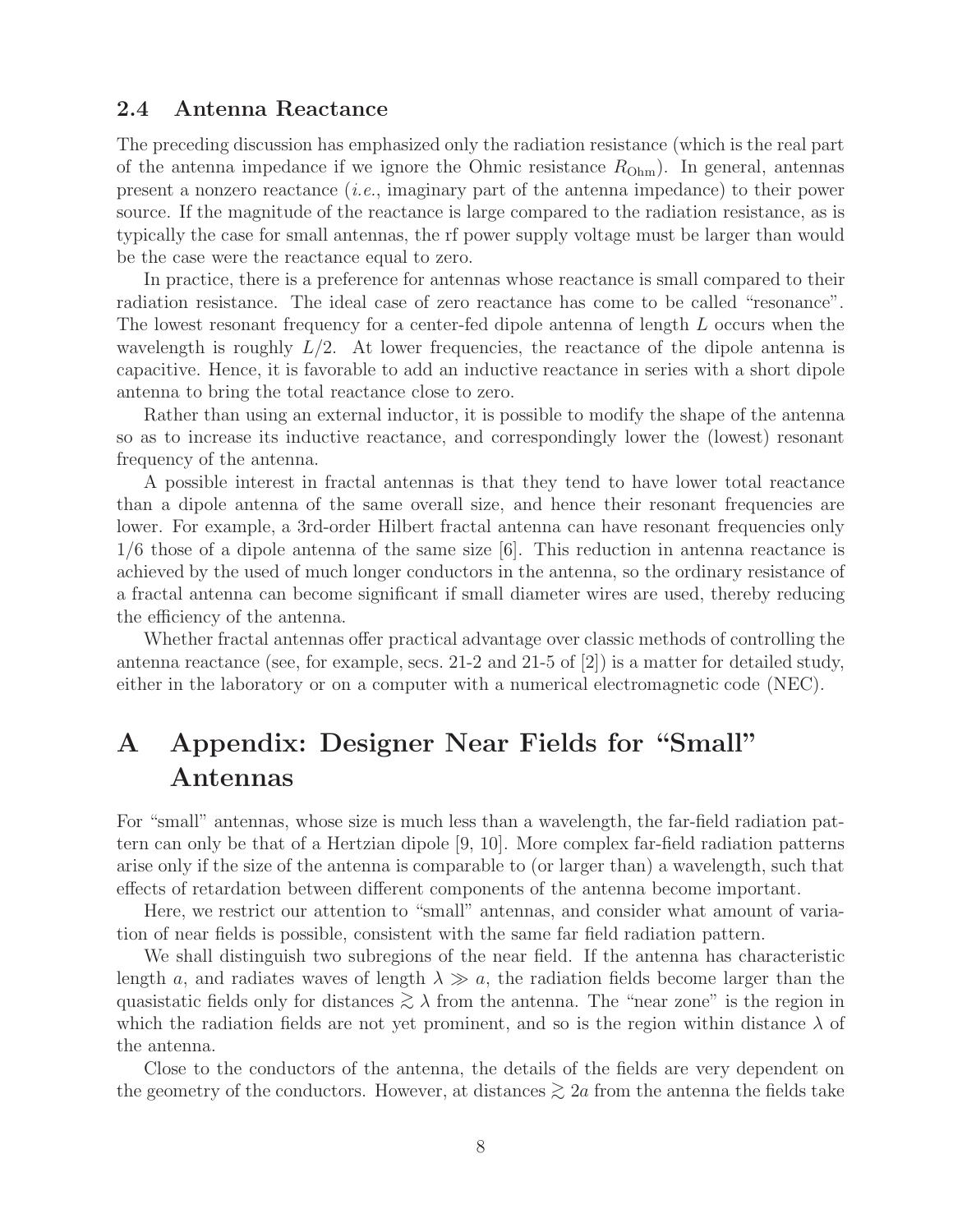on the form of an ideal Hertzian dipole radiator.

In designing the near fields of an antenna, we therefore should consider separately what forms are possible in the region  $\leq 2a$  from the antenna, and the region from  $\approx 2a$  to  $\approx \lambda$ from the antenna.

The options in the latter region are much more restricted than in the former, so we consider the latter case first.

We recall that there are two forms of Hertzian dipole radiators, electric dipoles and magnetic dipoles.<sup>7</sup>

Electric dipole radiators that broadcast at angular frequency  $\omega$  are characterized by their electric dipole moment  $pe^{-i\omega t}$  where vector **p** is constant in time but can have complex components. Similarly, magnetic dipole radiators are characterized by their magnetic dipole moment **m**e<sup>−*iωt*</sup>, where the constant vector **m** can have complex components.

The electromagnetic fields of these electric and magnetic dipole radiators are, for distances  $\gtrsim$  2a from the radiator (whose size is a) are (in Gaussian units) [10],

$$
\mathbf{E} = k^2 [(\hat{\mathbf{r}} \times \mathbf{p}) \times \hat{\mathbf{r}} - \hat{\mathbf{r}} \times \mathbf{m}] \frac{e^{i(kr - \omega t)}}{r} - ik \{ [3(\mathbf{p} \cdot \hat{\mathbf{r}}) \hat{\mathbf{r}} - \mathbf{p}] - \hat{\mathbf{r}} \times \mathbf{m} \} \frac{e^{i(kr - \omega t)}}{r^2} + [3\mathbf{p} \cdot \hat{\mathbf{r}}) \hat{\mathbf{r}} - \mathbf{p} \frac{e^{i(kr - \omega t)}}{r^3},
$$
\n(18)

$$
\mathbf{B} = k^2 [(\hat{\mathbf{r}} \times \mathbf{m}) \times \hat{\mathbf{r}} + \hat{\mathbf{r}} \times \mathbf{p}] \frac{e^{i(kr - \omega t)}}{r} - ik \{ [3(\mathbf{m} \cdot \hat{\mathbf{r}}) \hat{\mathbf{r}} - \mathbf{m}] - \hat{\mathbf{r}} \times \mathbf{p} \} \frac{e^{i(kr - \omega t)}}{r^2} + [3\mathbf{m} \cdot \hat{\mathbf{r}}) \hat{\mathbf{r}} - \mathbf{m} \frac{e^{i(kr - \omega t)}}{r^3}, \qquad (19)
$$

where  $\hat{\mathbf{r}} = \mathbf{r}/r$  is the unit vector from the center of the dipole to the observer,

The only flexibility we have in the design of these fields are our choices as to the magnitudes, directions and phases of the magnetic moments **p** and **m**.

In the near field, where  $r < \lambda$ , the terms in eqs. (18) and (19) that vary as  $1/r^3$  are the largest. That is,

$$
\mathbf{E}_{\text{near}}(2a \lesssim r \lesssim \lambda) \quad \approx \quad [3(\mathbf{p} \cdot \hat{\mathbf{r}})\hat{\mathbf{r}} - \mathbf{p}] \frac{e^{i(kr - \omega t)}}{r^3},\tag{20}
$$

$$
\mathbf{B}_{\text{near}}(2a \lesssim r \lesssim \lambda) \quad \approx \quad [3(\mathbf{m} \cdot \hat{\mathbf{r}})\hat{\mathbf{r}} - \mathbf{m}] \frac{e^{i(kr - \omega t)}}{r^3} \,. \tag{21}
$$

These fields have the shape of static dipole fields multiplied by the traveling wave  $e^{i(kr-\omega t)}$ , and thereby have components both parallel to and transverse to the radial direction, in contrast to the radiation fields that are purely transverse. Note that the electric field in the near zone is, in the first approximation, due only to the electric dipole antenna, while the magnetic field in the near zone is due only to the magnetic dipole antenna. Hence, no combination of small electric and magnetic dipole antennas can eliminate the nonradiating fields in the near zone, as may be a goal of enthusiasts for "crossed-field" antennas.

<sup>7</sup>Actually, there is a third possible form of small antennas, the so-called helical toroidal dipole antenna [11], aspects of which may be (unknowingly) incorporated into the design of "cross-field" antennas such as that of [12]. However, unless helical toroidal antennas involve counter windings, they are in effect single-turn loop antennas, as considered here.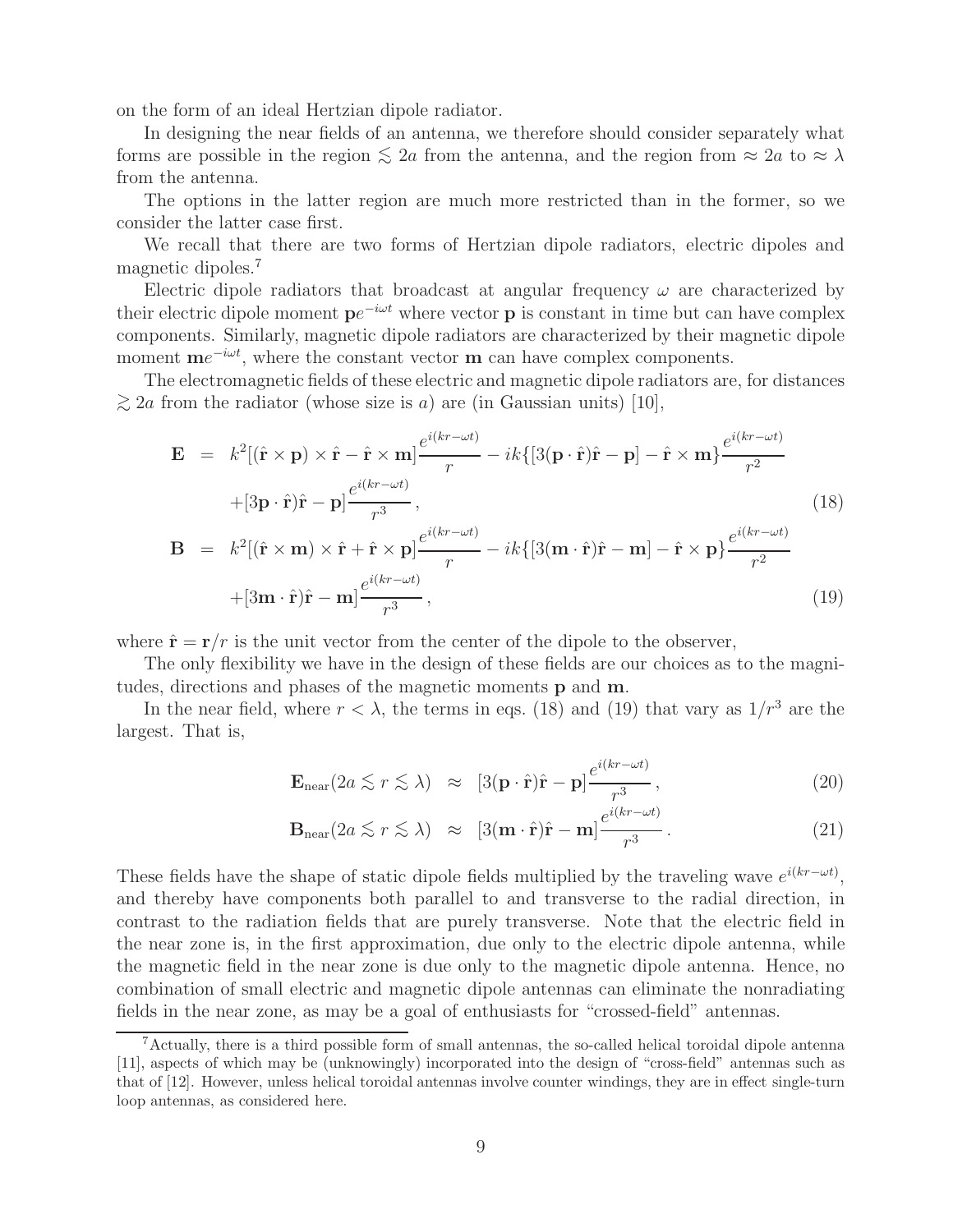If we desire the electric and magnetic fields  $(20)-(21)$  to be equal in magnitude in the near zone to a first approximation, then we need  $|\mathbf{m}| = |\mathbf{p}|^{8}$ .

If in addition, we desire the electric and magnetic fields to be 90◦ out of phase in the near zone, we need  $\mathbf{m} = i |\mathbf{p}| \hat{\mathbf{m}}$ , where the directions  $\hat{\mathbf{m}}$  and  $\hat{\mathbf{p}}$  are arbitrary.

*It is not possible to satisfy the preceding constraints and have the electric and magnetic fields everywhere at right angles to one another in the near field. If these fields were at right angles, their scalar product,*

$$
\mathbf{E}_{\text{near}} \cdot \mathbf{B}_{\text{near}} \propto 3(\mathbf{m} \cdot \hat{\mathbf{r}})(\mathbf{p} \cdot \hat{\mathbf{r}}) + \mathbf{m} \cdot \mathbf{p},\tag{22}
$$

*should vanish. Consider a coordinate system with* **p** *along the* z*-axis. Then, vector* **m** *points along angles*  $(\theta_m, \phi_m)$  *in spherical coordinates, and has rectangular coordinates,* 

$$
\mathbf{m} = m(\sin \theta_m \cos \phi_m, \sin \theta_m \sin \phi_m, \cos \theta_m). \tag{23}
$$

*The radial unit vector has components,*

$$
\hat{\mathbf{r}} = (\sin \theta \cos \phi, \sin \theta \sin \phi, \cos \theta). \tag{24}
$$

*Hence,*

$$
\mathbf{E}_{\text{near}} \cdot \mathbf{B}_{\text{near}} \propto 3[\sin \theta \sin \theta_m \cos(\phi - \phi_m) + \cos \theta \cos \theta_m] \cos \theta + \cos \theta_m, \tag{25}
$$

*which cannot vanish for all*  $\theta$  *and*  $\phi$  *for any choice of*  $\theta_m$  *and*  $\phi_m$ *.* 

*Similarly, the transverse parts of the near electric and magnetic fields cannot be at right angles to one another everywhere.*

We close by considering radiation from a combination of a small electric and small magnetic antenna with common centers, taken to be the origin. The radiation fields have the same form for any  $r \gtrsim 2a$ , which region includes most of the near zone and all of the far zone,

$$
\mathbf{E}_{\text{rad}}(r \gtrsim 2a) = k^2 [(\hat{\mathbf{r}} \times \mathbf{p}) \times \hat{\mathbf{r}} - \hat{\mathbf{r}} \times \mathbf{m}] \frac{e^{i(kr - \omega t)}}{r} = k^2 [\mathbf{p} - (\hat{\mathbf{r}} \cdot \mathbf{p}) \hat{\mathbf{r}} - \hat{\mathbf{r}} \times \mathbf{m}] \frac{e^{i(kr - \omega t)}}{r} \tag{26}
$$
  

$$
\mathbf{B}_{\text{rad}}(r \gtrsim 2a) = k^2 [(\hat{\mathbf{r}} \times \mathbf{m}) \times \hat{\mathbf{r}} + \hat{\mathbf{r}} \times \mathbf{p}] \frac{e^{i(kr - \omega t)}}{r} = k^2 [\mathbf{m} - (\hat{\mathbf{r}} \cdot \mathbf{m}) \hat{\mathbf{r}} - \hat{\mathbf{r}} \times \mathbf{p}] \frac{e^{i(kr - \omega t)}}{r} \tag{27}
$$

The time-average radiated power has the angular distribution<sup>9</sup>

$$
\left\langle \frac{dP(\hat{\mathbf{r}})}{d\Omega} \right\rangle = \frac{cr^2}{8\pi} \hat{\mathbf{r}} \cdot Re(\mathbf{E} \times \mathbf{B}^*) = \frac{ck^4}{8\pi} \left( |p|^2 \sin^2 \theta_p + |m|^2 \sin^2 \theta_m \right),\tag{28}
$$

where  $\theta_p$  is the angle between  $\hat{\mathbf{r}}$  and  $\mathbf{p}$ , and  $\theta_m$  is the angle between  $\hat{\mathbf{r}}$  and  $\mathbf{m}$ . A possibly surprising result is that there is no interference between the radiation from the electric dipole

<sup>8</sup>To have equality of electric and magnetic fields in the near zone we must have both electric and magnetic antennas. The use of two electric antennas with moments **p**<sup>1</sup> and **p**2, as advocated in one design of a "crossedfield" antenna [13], merely leads to an electric antenna of total moment  $\mathbf{p} = \mathbf{p}_1 + \mathbf{p}_2$ , for which the near electric field is always larger than the near magnetic field.

 $\hat{\mathbf{r}}^9 \hat{\mathbf{r}} \cdot [\mathbf{p} - (\hat{\mathbf{r}} \cdot \mathbf{p}) \hat{\mathbf{r}}] \times [\mathbf{m}^{\star} - (\hat{\mathbf{r}} \cdot \mathbf{m}^{\star}) \hat{\mathbf{r}}] = \hat{\mathbf{r}} \cdot \mathbf{p} \times \mathbf{m}^{\star}, \text{ while, } \hat{\mathbf{r}} \cdot (\hat{\mathbf{r}} \times \mathbf{m}) \times (\hat{\mathbf{r}} \times \mathbf{p}^{\star}) = -(\hat{\mathbf{r}} \times \mathbf{m}) \cdot \hat{\mathbf{r}} \times (\hat{\mathbf{r}} \times \mathbf$  $-(\hat{\mathbf{r}} \times \mathbf{m}) \cdot [(\hat{\mathbf{r}} \cdot \mathbf{p}^*)\hat{\mathbf{r}} - \mathbf{p}^*] = -\hat{\mathbf{r}} \cdot \mathbf{p}^* \times \mathbf{m}$ , so the sum of these two terms has no real part.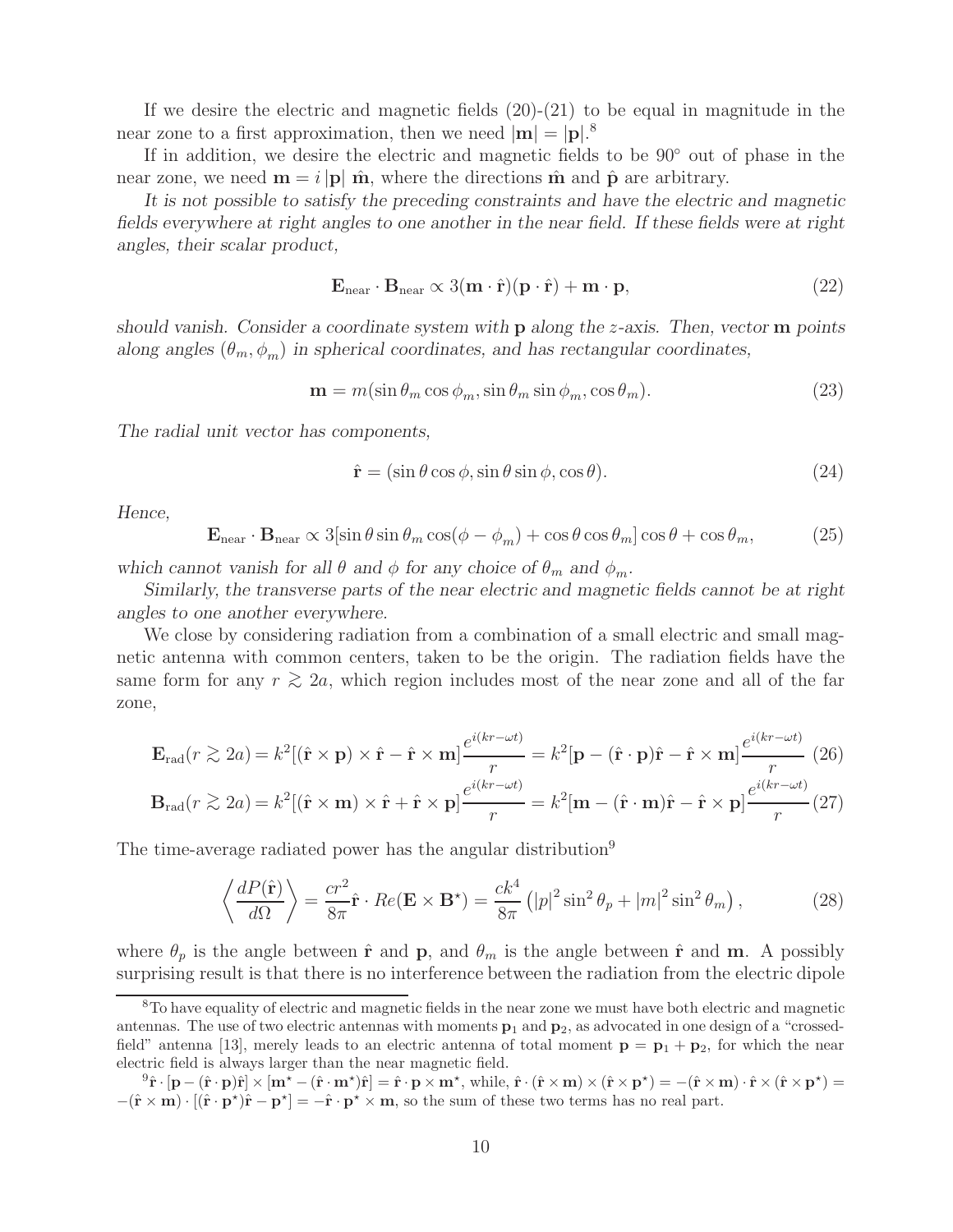**p** and the magnetic dipole **m**, no matter what are their directions and relative phases. The total time-average radiated power follows from integration of eq. (28),

$$
\langle P \rangle = \frac{ck^4}{3} (|p|^2 + |m|^2) = P_E + P_M,
$$
\n(29)

where  $P_E$  and  $P_M$  are the time-average powers radiated by the small electric and magnetic antennas if operated separately. Thus, there is no advantage (in terms of radiated power) to a combination of a small electric dipole and a small magnetic dipole antenna compared to either of these two separately.<sup>10</sup>

# **References**

- [1] T.J. Warnagiris and T.J. Minardo, *Performance of a Meandered Line as an Electrically Small Transmitting Antenna*, IEEE Trans. Ant. Prop. **46**, 1797 (1998), http://kirkmcd.princeton.edu/examples/EM/warnagiris\_ieeetap\_46\_1797\_98.pdf
- [2] J.D. Kraus and R.J. Marhefka, *Antennas for All Applications*, 3rd ed. (McGraw-Hill, 2002), chap. 13, http://kirkmcd.princeton.edu/examples/EM/kraus\_88.pdf
- [3] K.T. Mcdonald, *An Antenna Reciprocity Theorem* (Apr. 3, 2010), http://kirkmcd.princeton.edu/examples/reciprocity.pdf
- [4] See, for example, sec. 9.2 of J.D. Jackson, *Classical Electrodynamics*, 3rd ed. (Wiley, 1999), http://kirkmcd.princeton.edu/examples/EM/jackson\_ce3\_99.pdf
- [5] See, for example, sec. 2.1 of K.T. Mcdonald, *A Parallelogram Loop Antenna* (May 28, 2003), http://kirkmcd.princeton.edu/examples/loopantenna.pdf
- [6] J. Anguera *et al.*, *The Fractal Hilbert Monopole: A Two-Dimensional Wire*, Microwave and Optical Tech. Lett. **36**, 2102 (2003), http://kirkmcd.princeton.edu/examples/EM/anguera\_motl\_36\_102\_03.pdf
- [7] C. Puente *et al.*, *Small but long Koch fractal monopole*, IEE Electronics Lett. **34**, 9 (1998), http://kirkmcd.princeton.edu/examples/EM/puente\_ieeel\_34\_9\_98.pdf
- [8] See, for example, http://www.fractenna.com/nca\_faq.html where it is stated: "It is well known that physical limitations impose severe field strength restrictions on electrically small antennas. And, when fractal element antennas are chosen to be very small (compared to a wavelength) they perform poorly – like all such small antennas. However, at the top side of the electrically small regime (say shrunk 2-4 times) fractal element antennas perform extremely efficiently and practically exceed other methods of antenna loading, including top loading."

<sup>10</sup>Suitably phased combinations of small electric and magnetic antennas can lead to interesting forms of the polarization of the radiation. See, for example, sec. 2.2.2 of [14].